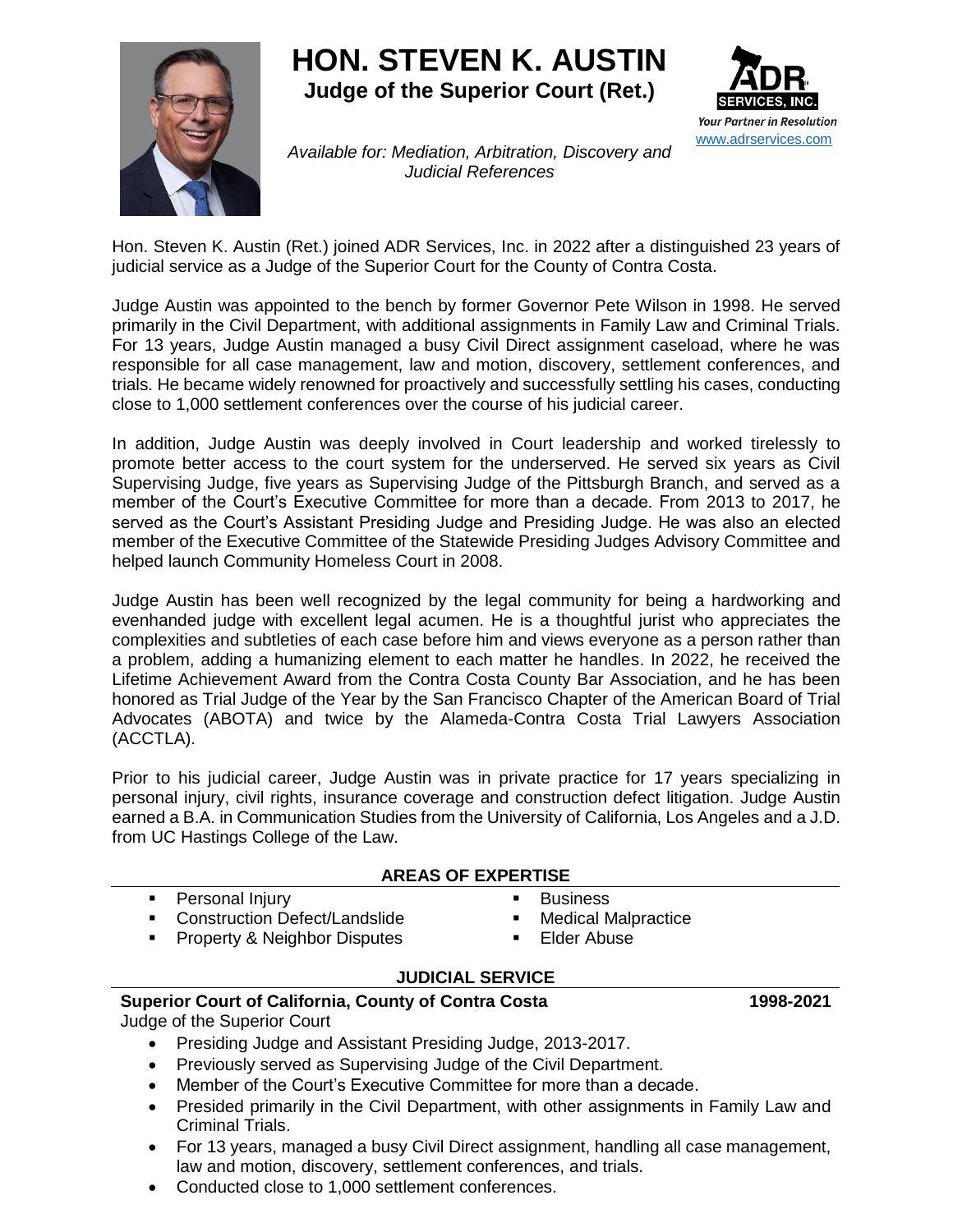## **Buresh, Kaplan, Jang, Feller & Austin 1985-1998**

- 
- Worked as an Associate and later became a Member and Partner.
- Litigation practice specializing in Insurance Defense, Construction Defect, Earth Movement and Insurance Coverage.

## **Cole & Scott 1985-1998**

Litigation practice specializing in plaintiff-side Personal Injury and Civil Rights.

## **HONORS AND AWARDS**

- Lifetime Achievement Award, Contra Costa County Bar Association, 2022
- Trial Judge of the Year, American Board of Trial Advocates, San Francisco, 2021
- Contra Costa Alumnus of the Year, UC Hastings College of the Law, 2016
- Trial Judge of the Year, Alameda/Contra Costa Trial Lawyers Association, 2014
- Pro Bono Judge of the Year, Contra Costa County Bar Association, 2005
- Trial Judge of the Year, Alameda/Contra Costa Trial Lawyers Association, 2004

## **EDUCATION**

- Juris Doctor, UC Hastings College of the Law, 1981
- Bachelor of Arts in Communication Studies, University of California Los Angeles, 1978

## **PROFESSIONAL ACTIVITIES**

- California Access to Justice Commission, 2004-2011. Served as Chair of the Commission 2007-2009. Ex Officio member of the Commission until 2022 and Chair of the Language Access Subcommittee.
- Center for Judicial Education and Research (CJER). Chair of the Fairness Education Committee, 2007-2009.
- Judicial Council of California. Chair of the Court Interpreters Advisory Panel, 2009-2015. Access and Fairness Advisory Committee, 2002-2008.
- Member of the Statewide Language Access Planning and Implementation Committees that expanded court interpreter and language services to Civil and Family Law cases.
- Selected as member of the California delegation to the National Judicial Conference on Self-Represented Litigation at Harvard Law School in 2007. Presented as part of plenary panel.
- Chair of three Statewide Court Conferences attended by hundreds of judges and court managers. Conference on Race and Ethnic Fairness in the Courts 2005, Conference on Language Access to the Courts 2006, and the Women of Color in the Courts Conference 2007.
- Designed and conducted the Contra Costa Community Homeless Court, 2007-2021. Oversaw monthly court hearings conducted at local shelters to resolve old infractions for people who were homeless and worked through treatment, job training and counseling to improve their condition.
- Robert G. McGrath Inn of Court.
- Board Member and Chair of Disability Rights California (formerly Protection and Advocacy, Inc.), 1992-1998.
- California State Mental Health Planning Council, 1996-1998.

## **TEACHING / SPEAKING ENGAGEMENTS**

Judge Austin frequently served as faculty at education programs for judges, court staff and attorneys, speaking on such topics as General Civil Practice to E-Discovery and the use of CCP 638 and 639 references. He is committed to promoting civility and professionalism in the practice of law and has presented on that subject to judicial and attorney audiences on many occasions.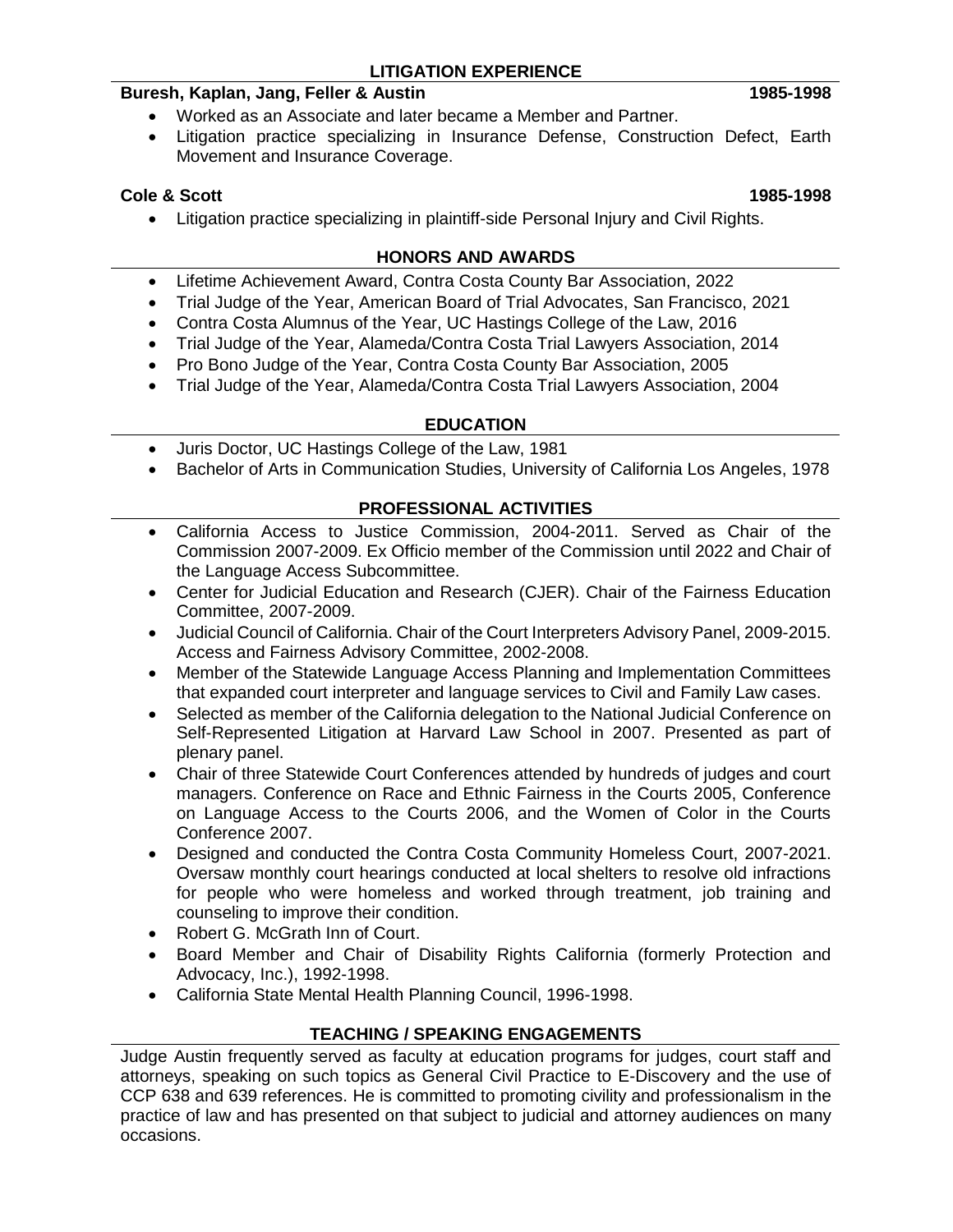## **Personal Injury**

- Presided over a jury trial where a young man was rendered a quadriplegic during a competitive diving demonstration when he struck a synchronized swimmer in the water below the diving board. The case resulted in the largest personal injury jury verdict in Contra Costa County history.
- Extensive knowledge of issues involved in Traumatic Brain Injury (TBI) cases, having conducted lengthy jury trials with numerous issues regarding expert testimony and the admissibility of new scientific techniques. Successfully resolved several cases involving these issues.
- A worker fell from scaffolding and suffered traumatic injuries. The case presented significant workplace control and *Privette* issues that were extensively discussed during the settlement conference, leading to resolution.
- An office employee fell into an open hole in the floor during an office remodel. In reaching settlement, distinct efforts were made to persuade the employee's Workers Compensation carrier to significantly reduce the lien claim due to employer negligence.
- Plaintiff suffered serious injuries during a fight at a local athletic event. In reaching settlement, a great deal of time and effort were spent on establishing a rapport with Plaintiff so that she could accept the degree of her comparative fault.

## **Construction Defect/Landslide**

- A landslide significantly damaged the backyards of adjacent homeowners. Successfully negotiated a complex settlement involving three different governmental entities and the insurance carriers for the homeowners.
- A massive landslide undermined several townhouses and extended into a creek below those properties. Conducted extensive settlement negotiations that resulted in a full settlement and repair of the slide.
- Successfully negotiated settlements in numerous residential construction defect cases involving both multi-unit and single family residences.
- Conducted a lengthy bench trial in a case involving the construction of a luxury swimming pool and patio. In addition to numerous and complex defect claims, the case presented unique issues of disgorgement arising from the contractor's alleged failure to maintain adequate Workers' Compensation coverage.

## **Property and Neighbor Disputes**

 A retired couple in rural Contra Costa County had been in a simmering dispute with the owner of a neighboring cattle ranch for many years over property lines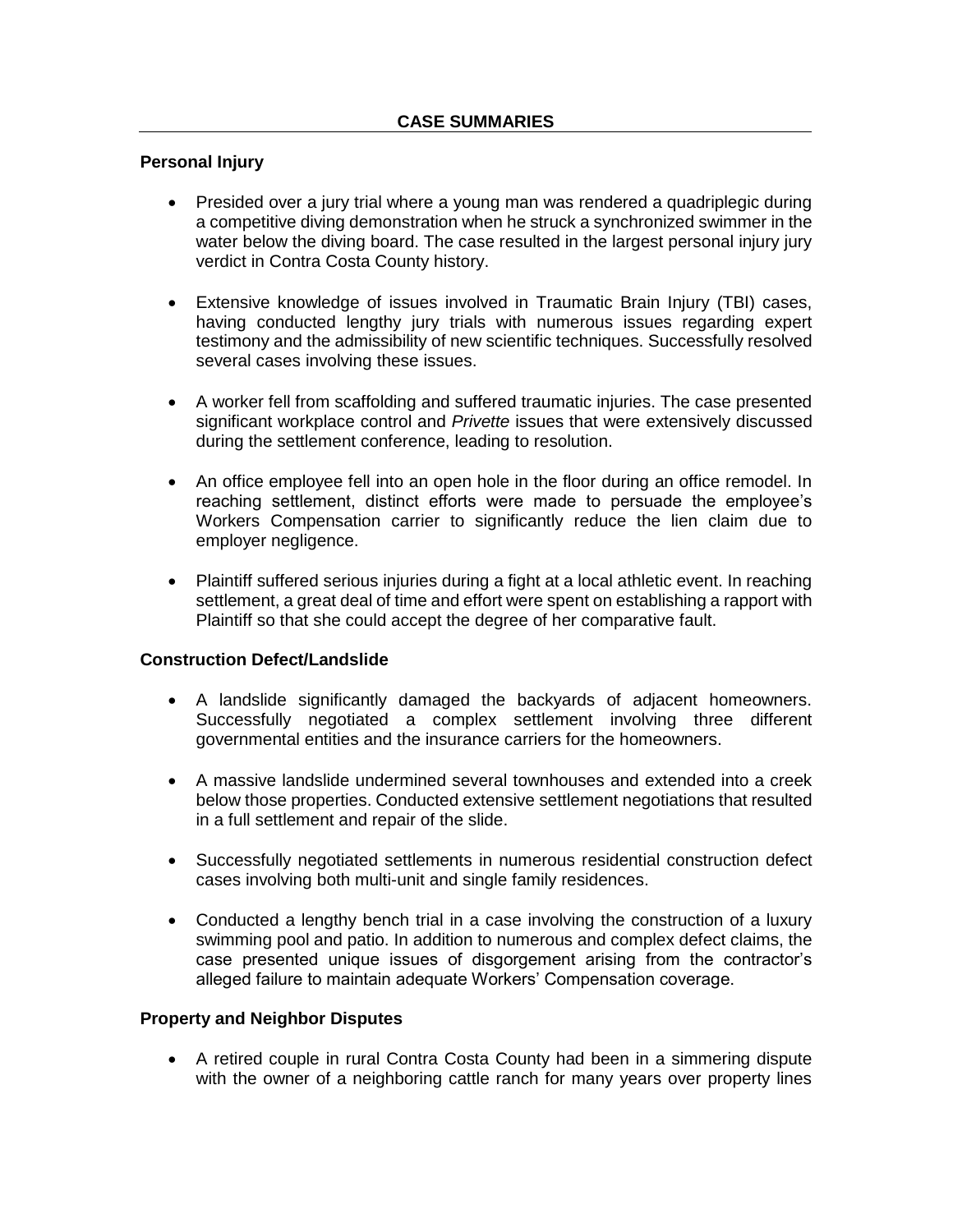and water rights. After a series of settlement conferences, including one at the ranch, the matter was resolved.

- Nearly 100 plaintiffs claimed that their homes were damaged due to toxic soil contamination from neighboring property that had been a railway station and later a site for machinery repair. This complex, multiparty action was resolved following extended settlement negotiations.
- Neighbors in an upscale community could not agree on the location or the terms of an easement adjacent to their shared property line. After visits to the property and a great deal of work with the neighbors, a comprehensive agreement was reached.
- Presided over a lengthy jury trial in a dispute between neighbors regarding their respective rights to a small parcel of land located on their boundary. After one side built a wooden deck and pergola in the disputed area, the other cut it in two with a chain saw while being filmed by a security camera. The case involved novel easement and equitable relief claims.
- Conducted a bench trial after floods caused by a blocked drainage pipe and earthen channel resulted in damage to a number of homes. The case involved difficult issues related to the "Natural Watercourse Rule," and was eventually affirmed on appeal. *Contra Costa County v. Pinole Point* (2015) 235 CA4th 914.

#### **Medical Malpractice**

- Successfully resolved a significant Wrongful Death/Medical Malpractice case involving a young father of two after a physician failed to diagnose an aortic aneurysm.
- Presided over a birth injury medical malpractice case where the plaintiff child suffered loss of blood to his brain resulting in permanent neurological impairment. The case presented a number of complex issues, including the appropriate methods for establishing the cost of future medical treatment.
- Negotiated a settlement arising from a medication error that resulted in injuries to Plaintiff's gastrointestinal system.

#### **Business Disputes**

- In a dispute among members of a substantial family business, a son and his parents were in litigation over control and distribution of capital assets. During negotiations, it became apparent that other non-party family members would have to agree to be bound by certain settlement terms in order to fully resolve the matter. They were persuaded to participate and after lengthy, emotional and direct negotiations with each of the family members, the case resolved.
- A property development company purchased a large plot of land that contained partially full oil storage tanks. It contracted with a steel salvage company to recycle the oil and salvage the steel containers. As the job began, the salvage company